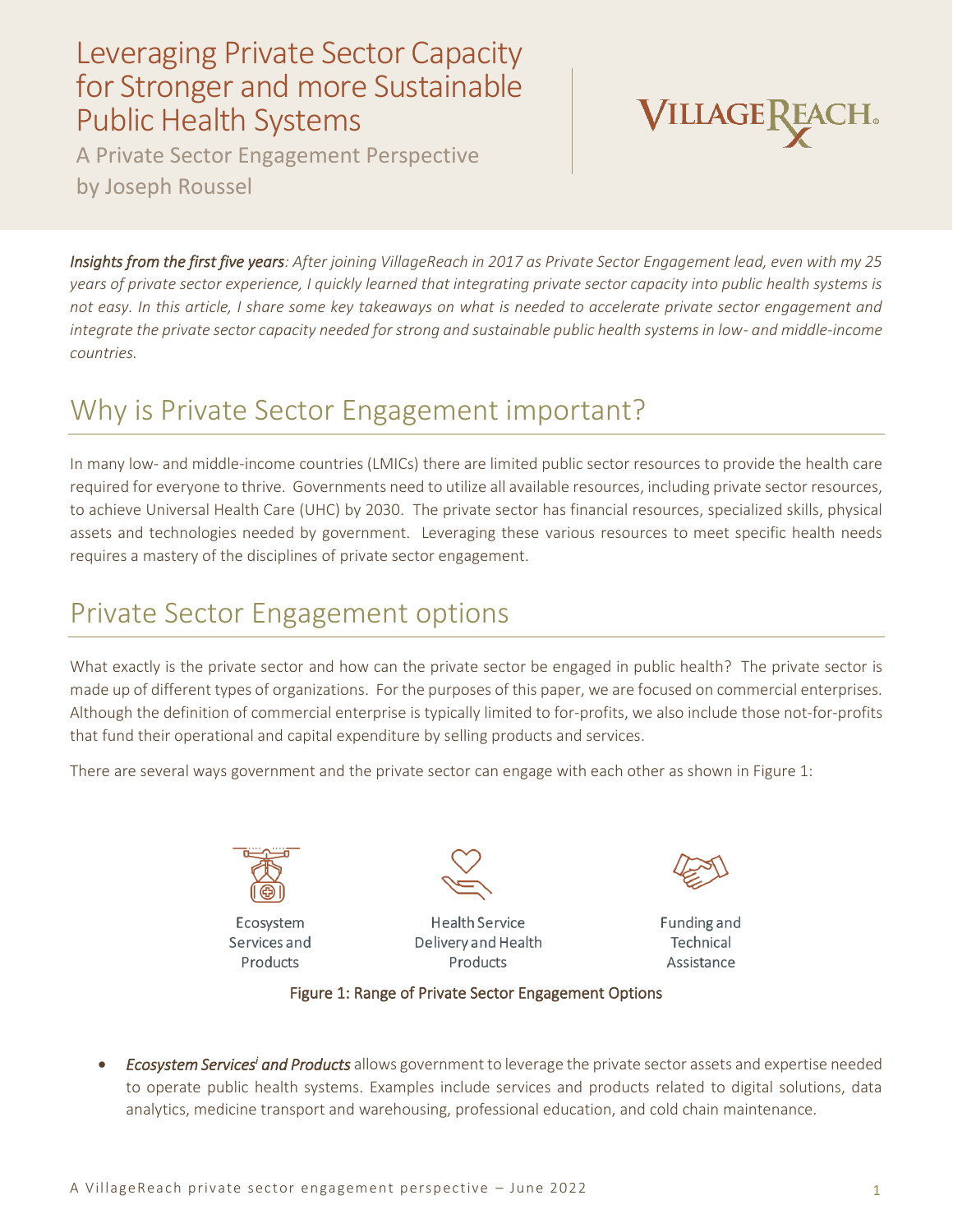- *Health Service Delivery and Health Products* includes the provision of health care services, medical insurance, the production and dispensing of health products (i.e., medicines, vaccines, supplies and equipment), and medicine wholesalers and distributors. Most governments rely on the private sector for the products and/or services needed to achieve their UHC goals.
- *Funding and Technical Assistance* is often the priority of multilateral donors' private sector engagement teams who secure contributions from companies and foundations to fund the supply of medicines and health systems strengthening. VillageReach, like many NGOs, benefits from this type of PSE, which can also include free or reduced price services and free technical assistance (TA).

The COVID-19 pandemic has increased the volume of PSE as well as government demand. In addition to a wellpublicized increase in *Funding and Technical Assistance* for the supply of vaccines, there has been a focus on stronger *Health Service Delivery and Health Products* with the December 2021 launch of the WHO *[Country Connector On Private](https://ccpsh.org/)  [Sector In Health,](https://ccpsh.org/)* a platform to support countries to manage the private sector's contribution to the pandemic response consistent with national health priorities. *Ecosystem Services and Products* has also increased as governments needed to rapidly ramp-up cold chain storage and transport for vaccines during the pandemic and make quality health information on COVID-19 more accessible to citizens. A good example for health information is the [719 COVID-19 Call](https://nation.africa/kenya/news/safaricom-20-000-call-covid-19-helpline-daily-286534)  [Center](https://nation.africa/kenya/news/safaricom-20-000-call-covid-19-helpline-daily-286534) powered by Safaricom in Kenya. If sustained, this growing interest in PSE has the potential to help create stronger and more sustainable public health systems.

#### **THE VILLAGEREACH PSE FOCUS**

*Ecosystem Services and Products* is the primary PSE focus at VillageReach in support of our mission in transforming health care delivery to reach everyone. We bring together governments and private sector partners to collaborate in the design, development and operation of solutions in two primary areas. These solutions are mostly donor-funded although government led and managed. The first area *Tech-enabled [pathways to primary health care](https://www.villagereach.org/what-we-do/pathways-to-phc/)* which focuses on health information and data, includes solutions such as [Health Center by Phone](https://www.villagereach.org/wp-content/uploads/2022/05/VR_HCBP_OverviewOnesheet_FINAL.pdf) to ensure everyone gets health information, an[d Electronic Immunization Registries](https://www.villagereach.org/wp-content/uploads/2020/07/Final-EIR-Landscape-Analysis.pdf) (EIR) that support the electronic tracking of immunization records to ensure all children get the vaccines they need. For these solutions, private companies such as mobile operators and technology firms are key as they provide health worker apps, messaging, consumer marketing, call center expertise and network connectivity. In Côte d'Ivoire, we are working with the Ministry of Health and Orange Côte d'Ivoire on deploying [M-Vaccin,](https://www.villagereach.org/wp-content/uploads/2022/03/M-Vaccin_Overview-CDI.pdf) an EIR solution.

The second area is *[Products to people](https://www.villagereach.org/what-we-do/products-to-people/)* which focuses on the delivery of health products and lab samples through robust supply chain systems. For these supply chain solutions, key players include logistics firms, such as transportation and warehouse providers and drone operators, as well as companies providing enabling technology such as proof of delivery systems. For example, in Mozambique, Bolloré Transport & Logistics is managing a network of local transporters who ensure medicines and vaccines reach health facilities across the country each month, and in the Democratic Republic of Congo (DRC) we are working with Swoop Aero to routinely transport vaccines and lab samples.

While our primary focus is *Ecosystem Services and Products*, we are also working on *Health Service Delivery and Health Products* through our work in the DRC onincreasing the participation of private pharmaceutical distributors who can manage procurement, storage and transport of medicines to supply both public and private health facilities.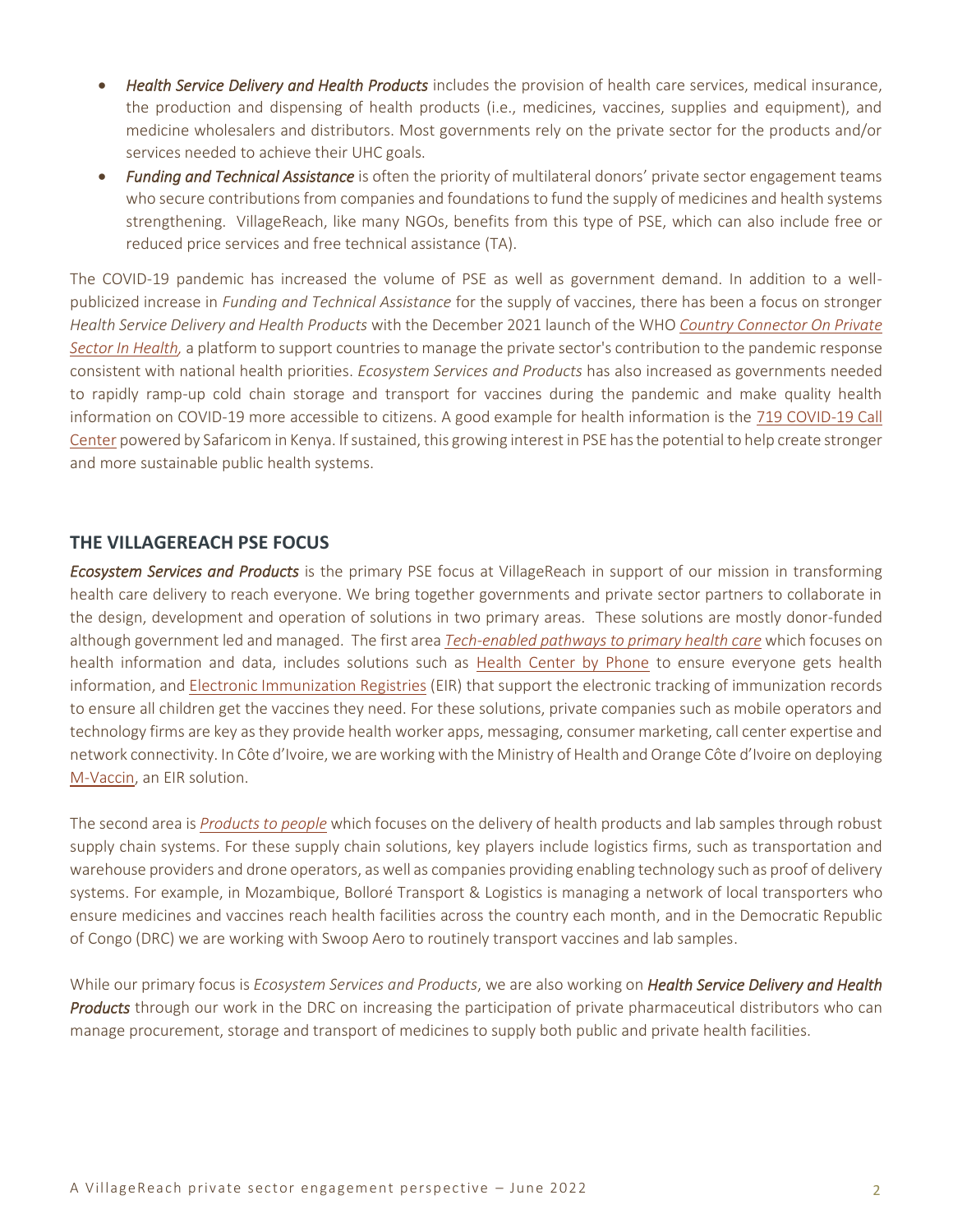### **INSIGHT #1: ALL PRIVATE SECTOR FIRMS ARE NOT THE SAME**

Governments and donors may consider all private sector firms as similar but when engaging firms for Ecosystem Services and Products, they need to go deeper in their analysis. Governments and donors should ask the following questions about each firm:

- Are they only donor-funded or are they commercial firms that generate revenue from selling goods and services to meet their cost and investment needs?
- If they are commercial firms, are they for-profit or not-for-profit?
- Are they only focused on public health, or do they serve multiple customer market segments?

For-profit commercial firms that serve multiple market segments typically have a greater ability to fund their working capital needs and invest in their operations versus donor funded not-for-profit firms. Private sector for-profit firms are more likely to be expert in cost reduction since this is a major lever to increase their profitability. However, in our work implementing medicines supply chains, we often see not-for-profit donor-funded firms transporting medicines. When engaged by donors, for-profit firms are rarely incentivized to find efficiencies and reduce costs. We believe that a deeper understanding of the dynamics of different firms can help both to increase involvement of for-profit firms in the public health system and lead to contracts that motivate for-profit firms to achieve on-going cost improvements.

### **INSIGHT #2: A GOVERNMENT PARTNER STRATEGY IS A PRE-REQUISITE FOR PSE**

It is difficult to engage the private sector for a given solution without a government partner strategy. A partner strategy describes which organization (government, for-profit firms, not-for-profit firms) will conduct which activities for a given solution. Government will always do "govern" activities (e.g., set key rules and standards) but can delegate "manage" (e.g., manage information systems, people and suppliers) and "operate" (e.g., execute day-to-day operations) activities to partners.

We are currently working with a Ministry of Health in Africa on a partner strategy related to national health hotlines. This country has multiple independent health hotlines run by different not-for-profit firms, each with its own processes and IT tools. This environment is difficult to maintain and will not attract private firms due to lack of market potential. We believe a partner strategy will help this Ministry of Health understand how different options for partner involvement can affect solution performance, affordability and sustainability, thereby providing the basis for a more robust national health hotline.

#### **INSIGHT #3: LEVERAGE EXISTING LOCAL PRIVATE SECTOR CAPACITY AS THE STARTING POINT**

Some countries may have a gap that can only be filled by an international firm entering the market, but in many countries, there is a vibrant private sector that offers services including telecommunications, transportation, education and data analytics. This local private sector, which can include local subsidiaries of international firms, already knows how to operate in the country context, but these firms may not be well-known by international donors or have experience working with government.

In our work on increasing PSE, we find that engaging with national trade associations, and their relevant sub-groups, is a critical point of leverage and should be done in parallel to discussions with individual firms. Trade associations provide an excellent platform to present public health as a viable market, educate firms on requirements and stimulate publicprivate dialogue. We are actively pursuing this approach in multiple countries, including in DRC, where we are working with the Fédération des Enterprises Congolaises (FEC) and in Mozambique where we are working with the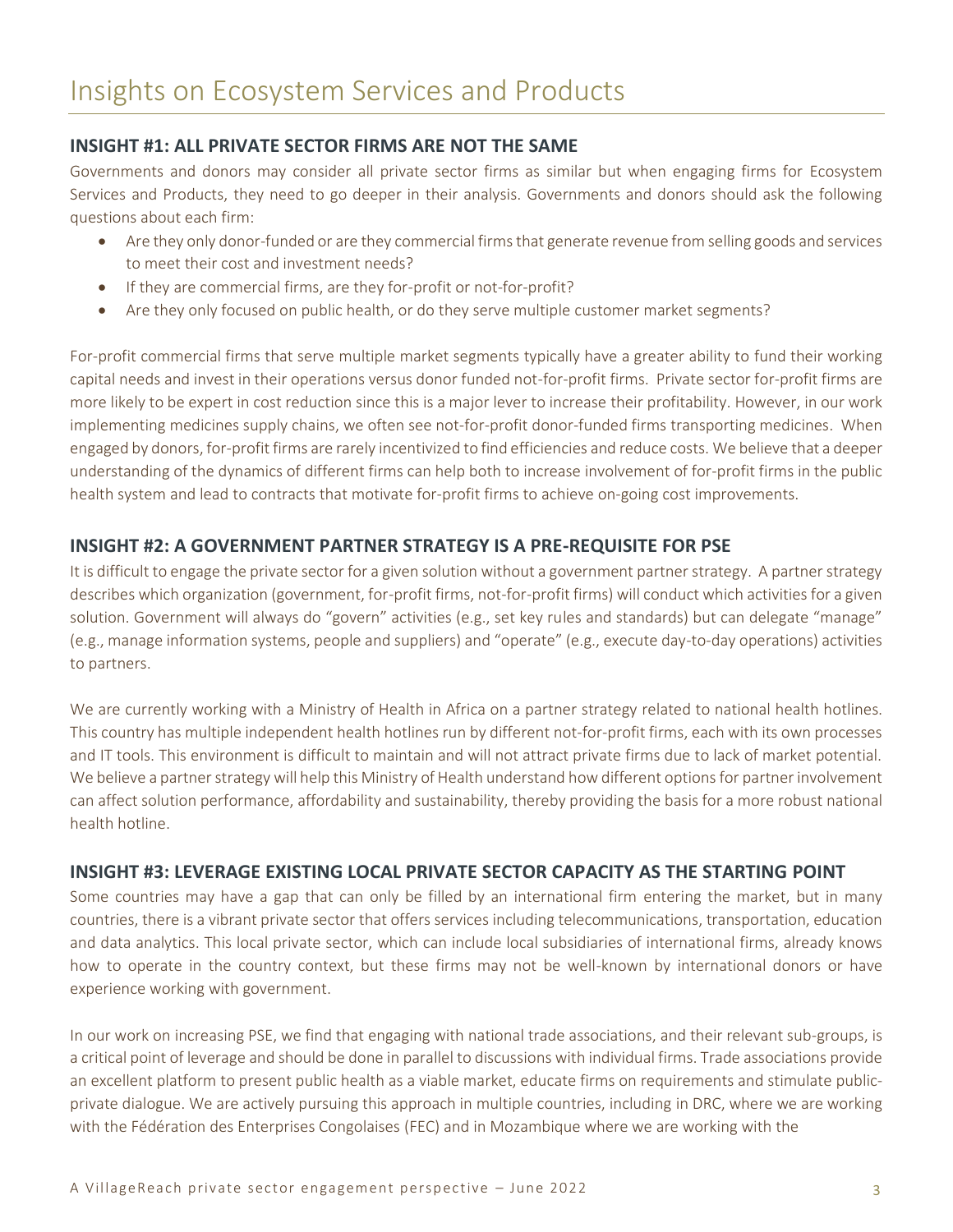Confederação das Associações Económicas de Moçambique (CTA). In both countries, we are stimulating participation of private firms as providers of ecosystem services to public health and increasing visibility of local firms by developing directories of firms that are qualified to work with the public health sector.

### **INSIGHT #4: A STRUCTURED APPROACH TO PUBLIC-PRIVATE COLLABORATION IS NEEDED**

Private sector engagement is a multi-year process and requires significant public-private sector dialogue. As can be seen in Figure 2 below, it requires a number of steps, starting with defining company-level and national PSE strategies, where government identifies the need for PSE to meet a specific gap in the public health system. Legal and regulatory frameworks also need to be in place that specify the role of the private sector and any compliance requirements. Governments will then need to find the right private sector partners, and once those partners are identified and agreements are in place, the public and private sectors can collaborate to define and deliver a solution that meets the identified need. Success will require on-going coordination of all in-country stakeholders.



Figure 2: PSE Major Steps

Many efforts for PSE don't continue beyond an initial phase of investigation due to barriers such as:

- missing legal prerequisites;
- negative perceptions on whether private sector services are fairly priced;
- private sector concerns about payment;
- difficulty finding the right partner(s).

VillageReach has found that applying the structured approach can help navigate challenges and overcome the many barriers to success. Government and private sector firms also need to have people with PSE competencies and tools. The [Africa Resource Centre](https://www.africaresourcecentre.org/) (ARC) has developed an [Outsourcing Toolkit \(OSTK\)](https://www.ostkonline.com/ostkv1-0/) that contains several useful tools for collaboration.

### **INSIGHT #5: COST MANAGEMENT IS NEEDED FOR SUSTAINABILITY**

Cost management provides an understanding of the actual costs of a specific solution like Outsourced Transport or Health Center by Phone, and then helps determine actionable steps to meet target costs. Key activities include cost model development, actual costing, cost estimation and cost comparison, which help address the critical concerns of affordability and sustainability. Public health professionals are often more familiar with cost benefit studies and cost evaluations than with cost management. This is a problem as governments often perceive the private sector as "too expensive" and, without applying cost management, there is a high risk that efforts will stall. VillageReach considers cost management critical and has a Solution Cost Analyst staff position based in Africa who works with government staff to understand the impact of design choices on solution costs and to find cost efficiencies.